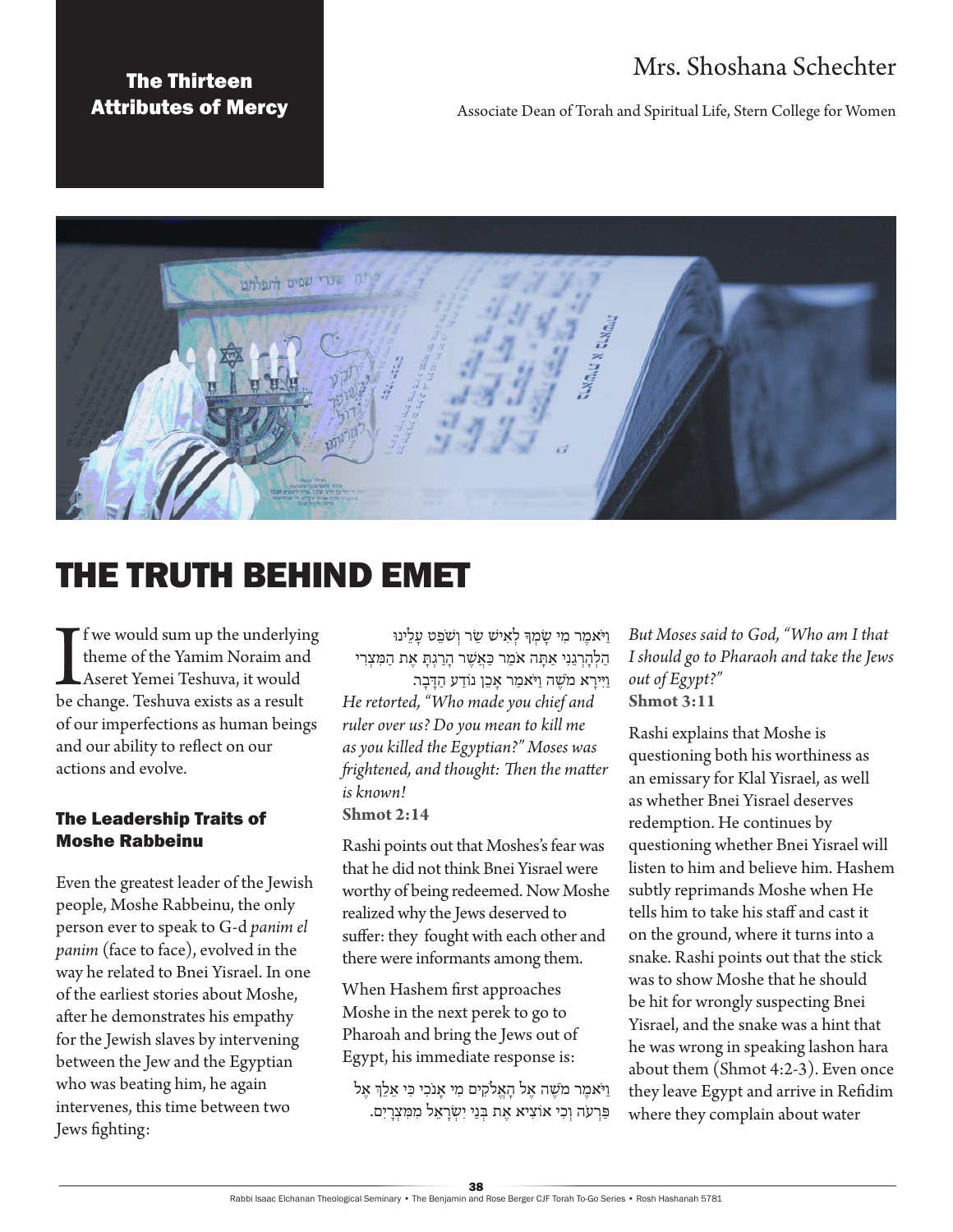for the second time, Moshe is still somewhat negative toward them and gets angry:

וַיִּצְעַק מֹשֶׁה אֵל ה' לֵאמֹר מַה אֶעֱשֶׂה לַעֲם הַזֶּה עוֹד מִעַט וּסְקָלָנִי. *Moses cried out to the Lord, saying, "What shall I do with this people? Before long they will be stoning me!"* **Shmot 17:4**

Hashem again rebukes him and reminds him that he needs to be their advocate and attend to their needs and get them the water they are requesting. The *Midrash Tanchuma* points out that here Moshe is angry and Hashem calms him down, while later in perek 32 after Cheit HaEigel, Hashem is angry and Moshe calms Him. Hashem teaches Moshe to be an advocate for Bnei Yisrael, and a selfless leader, and most important, the ability to forgive them when they transgress — a lesson Moshe learns and demonstrates after Cheit HaEigel.

#### The Thirteen Middot Harachamim

After Bnei Yisrael sin with the Golden Calf, Hashem is so angry He wants to destroy them. Moshe argues and implores G-d to remember the covenant with the Avot,

זכר לאברהם ליצחק וּלישׂראל עבדיד אַשִר נִשְׁ כַּעְתָ לָהֶם בָּךְ וַתְּדַבֵּר אֲלֵהֶם אַרְבֵּה אֵת זַרְעֲכֶם כְּכוֹכְבֵי הַשֶּׁמַיִם וְכָל הַאֲרֶץ הַזֹּאת אֲשֶׁר אָמַרְתִּי אֶתֶן לְזַרְעֲבֶם וְנָחֲלוּ לְעֹלָם. *Remember for the sake of Avraham, Yitzchak and Yisrael, Your servants to whom You sworn by Yourself and You told them I shall increase your offspring like the stars of heaven, and the entire land of which I spoke I shall give to your offspring and it shall be their heritage forever.* **Shmot 32:13**

Later Hashem invokes His Thirteen Middot Harachamim for the first time and teaches them to Moshe:

וַ יַ עֲ בֹר ה' עַ ל פָ נָיו וַ יִקְ רָ א ה' ה' אֵ -ל רַ חּום וְ חַ ּנּון אֶ רֶ ְך אַ פַ יִם וְ רַ ב חֶ סֶ ד וֶ אֱ מֶ ת. נֹצֵ ר חֶ סֶ ד לָ אֲ לָ פִ ים נֹשֵׂא עַוֹן וַפֵּשֵׁע וְחַטַּאַה וְנַקֶּה לֹא יְנַקֶּה פֹּקֶד עֲוֹן אָבוֹת עַל בָּנִים וְעַל בְּנֵי בָנִים עַל *שְׁלֵ*שִׁים וְעַל רִ בֵ עִ ים.

*Hashem passed before him and proclaimed, Hashem, Hashem, G-d, Compassionate and gracious, slow to anger and abundant in kindness and truth, preserver of kindness for thousands of generations, forgiver of iniquity, willful sin and error and who cleanses yet He does cleanse completely, but visits the iniquity of parents upon children and children's children, upon the third and fourth generations.* **Shmot 34:6-7**

The midrash, *Rosh Hashanah* 17b, describes how G-d put on a tallit and taught Moshe these Middot as a *shaliach tzibbur*. Soon afterward, Hashem forgives them. These Middot are the cornerstone of teshuva and invoked throughout Selichot and tefilla on Yom Kippur. Hashem is again teaching Moshe how to advocate for Bnei Yisrael through invoking these attributes of G-d, which allow for the teshuva process to exist.

#### The Cheit Hameraglim

Moshe learns well. When Bnei Yisrael are on the threshold of entering the Land of Israel in the beginning of Sefer Bamidbar, and the spies return with a negative report and convince Bnei Yisrael not to enter the land, Hashem once again becomes angry and threatens to destroy them. Moshe, having learned from Hashem, advocates on behalf of Bnei Yisrael; but instead of using the argument of *zechut Avot* that he used after Cheit HaEigel, he uses what seems to be a much weaker argument, saying:

וַ יֹּאמֵר מֹשֶׁה אֵל ה' וְשָׁמְעוּ מִצְרַיִם כִּי הֶעֱלִיתָ בְכֹחֲדָּ אֶת הַעֲם הַזֶּה מִקְרְבּוֹ ... וְהֵמַתַּה אֶת הַעָם הַזֶּה כְּאִישׁ אָחַד וְאַמְרוּ הַגּוֹיִם אֲשֶׁר שַׁמְעוּ אֶת שִׁמְעֲךָּ לֵאמֹר. מִבְּלִתְּי יְכֹלֶת ה' לְהַבִיא אֶת הָעָם הַזֶּה אֵל הָאָרֵץ אֲשֶׁר נִשְׁבַּע לָהֶם וַיִּשְׁחָטֵם בּמֵדְבֵר.

*And Moshe said to the Lord, Then Egypt, from whose midst you brought up this nation with your power, will hear … and the nations that heard will say because Hashem lacked the ability to bring this people to the land that He had sworn to give them, He slaughtered them in the wilderness.* **Bamidbar 14:13-16**

In other words, Moshe is telling G-d not to destroy the Jews because it will make G-d look bad. Moshe continues, invoking the Middot of Hashem saying:

וְ עַתָּה יִגְדַיל נָא כֹחַ אֲדֹנָי כַּאֲשֶׁר דְּבַּרְתָּ לֵאמֹר. ה' אֶ רֶ ְך אַ פַ יִם וְ רַ ב חֶ סֶ ד נֹשֵ א עָ וֹן וָ פָ שַ ע וְ נַקֵ ה לֹא יְנַקֵּה פֹּקֵד עֲוֹן אַבוֹת עַל בַּנִים עַל *שְׁלֵ*שִׁים וְעַל רִ בֵ עִ ים.

*And now may the strength of the Lord be magnified as you have spoken saying, Hashem, slow to anger, abundant in kindness, forgiver of iniquity and willful sin, and who cleanses …*  **Bamidbar 14:17-18**

Moshe is clearly using the Middot that G-d had taught him, but at close inspection it is clear that he does not quote the Middot in their entirety. He omits the word "Emet" — the attribute of Truth. The Ramban "כי במדת אמת היו חייבים מיתה" ,explains — according to the Attribute of Truth, Bnei Yisrael would be liable to death. Furthermore, he continues, the attribute of "*notzer chesed la'alafim*" — Preserver of Kindness for thousands of generations — is also omitted because Moshe believes that middah does not apply here since the land of Israel was given to the Avot who loved the land unconditionally. That gift is the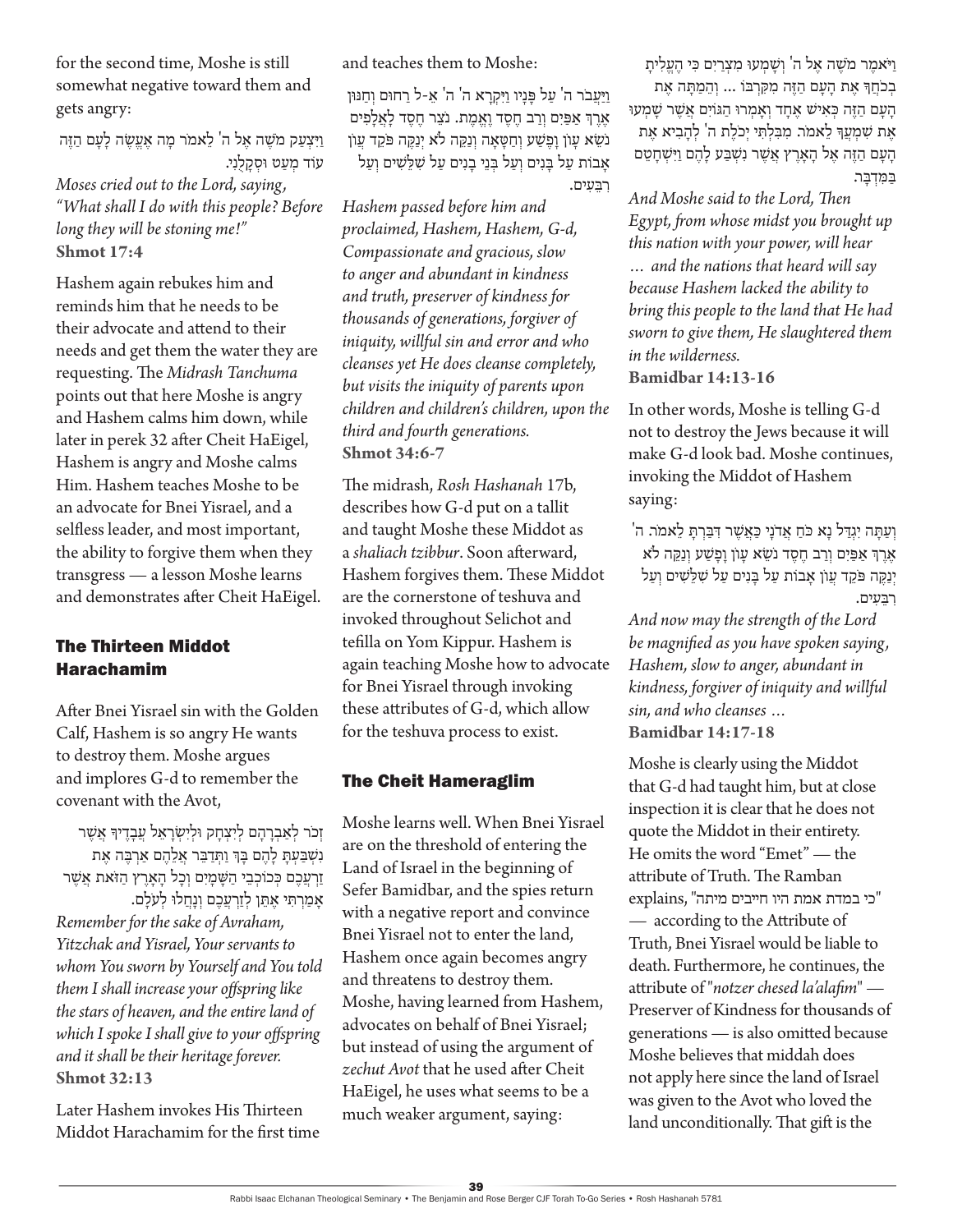reason Bnei Yisrael are inheriting it now, yet they are now rebelling against their forefathers and rejecting it. This, explains Ramban, is why Moshe is not using the stronger argument of *zechut Avot* when begging Hashem to forgive the Jews. How could he invoke the merit of their forefathers when they are rejecting the very gift that their forefathers were given? And that is why Emet is omitted; Moshe believes that according to the Attribute of Truth, the Jews deserved to be punished and did not merit forgiveness (Ramban on Shmot 14:17- 20). Hashem responds to Moshe's argument and the invocation of His Middot by saying "*salachti kidevarecha*" — I have forgiven in accordance with your word. Ramban explains that this *selicha* — forgiveness — means the suspension of punishment and that not only will G-d not destroy the Jews, He will allow their children to inherit the Land of Israel. Hashem is once again demonstrating the power of teshuva and forgiving His people as a result of His Thirteen Middot, Emet included, just as He taught Moshe back on Har Sinai.

#### The Middot Invoked in Sefer Yona

There is another time in Tanach that a Navi invokes the Middot of Hashem in their entirety while leaving out Emet, and that is in Sefer Yona (4:2). While other prophets reference G-d's attributes, including Yoel (2:13), Micah (7:18), Nachum (1:3), and Nechemiah (9:17), Yona is the only one who invokes them out of anger, not admiration. Here too, as in Bamidbar, the Middot are referenced in the context of a lesson about teshuva.

Teshuva plays a pivotal role in Sefer

Yona. Read at Mincha on Yom Kippur, and one of the highlights of the tefilla service over the course of the day, the story demonstrates the transformative power of teshuva. A key Ma'amar Chazal that helps shed light on this enigmatic process of teshuva is the Yerushalmi in Makkot 2:6:

שאלו לחכמה חוטא מהו עונשו אמרו להם ]משלי יג כא[ חטאים תרדף רעה שאלו לנבואה חוטא מהו עונשו אמרה להן ]יחזקאל יח ד] הנפש החוטאת היא תמות שאלו לקודשא בריך הוא חוטא מהו עונשו אמר להן יעשו תשובה ויתכפר לו.

*They asked Wisdom, "What is the punishment of a sinner?" and it responded, "Sinners will chase after evil" (Mishlei 13:21). They asked Prophecy, "What is the punishment of a sinner?" and it responded, "The sinful soul will perish" (Yechezkel 18:4). They asked the Holy One Blessed be He, "What is the punishment of a sinner?" and He responded, "he should repent and attain forgiveness."*

According to this Yerushalmi, without Hashem's magnanimous offer of teshuva, there is no opportunity to change our fate and be forgiven. These various approaches to *cheit* — sin and failure as described in the medrash frame the entire Sefer.

Sefer Yona presents the story of the navi Yona who is commanded to warn the people of Nineveh of their upcoming destruction. Most believe that this story is read on Yom Kippur because it depicts a story of evil people (the people of Nineveh) who ultimately do teshuva and are, as a result, forgiven and escape punishment. Some add that Yona himself, after attempting to run away from G-d's instructions, finally does teshuva and fulfills his G-d-given job after his encounter with a large fish. The problem with that understanding is that according to this perspective, the sefer should end after the third perek. In the first perek, Yona is commanded by G-d to go to Nineveh, and he runs away. In the second perek Yona is swallowed by a fish, prays to G-d from inside, and is then spit out to safety. In the third perek Yona goes to Nineveh and delivers the message as he was commanded. If this book was just about doing teshuva, this would be the ending. However, the story continues with the fourth perek, which presents a somewhat strange series of events that lead to a very abrupt ending to the story.

The fourth and final perek begins with Yona feeling extremely angry. He prays to G-d, stating the reason he ran away in the first place:

וַיִּתְפַּלֵל אֶל ה' וַיֹּאמַר אָנָה ה' הֲלֹוֹא זֶה דְבָרִי עַד הֱ יֹוֹתִי עַל אַדְמַתִי עַל כֵּן קִדַּמִתִּי לִבְרֹחַ תַּרְשִׁישַׁה כִ י יָדַ עְ תִ י כִ י אַ תָ ה אֵ -ל חַ ּנּון וְ רַ חּום אֶ רֶ ְך אַ פַ יִם וְרַב חֶסֶד וְנִחַם עַל הַרַעֲה. *He prayed to the Lord, saying, "O Lord! Isn't this just what I said when I was still in my own country? That is why I fled beforehand to Tarshish. For I know that You are a compassionate and gracious God, slow to anger, abounding in kindness, renouncing punishment.* **Yona 4:2**

This hardly seems like a reason to run away from his mission to bring the people of Nineveh to do teshuva. But it is precisely why he ran away; Yona was afraid the people would be granted clemency and allowed to do teshuva, which he believed was a falsification of G-d's judgment. He describes G-d here using some of G-d's Thirteen Middot, clearly omitting the attribute of Emet, truth, which usually follows *rav chesed*. His argument is similar to Moshe's after the sin of the spies; it's not an inadvertent omission on Yona's part. Yona's anger is rooted in his belief